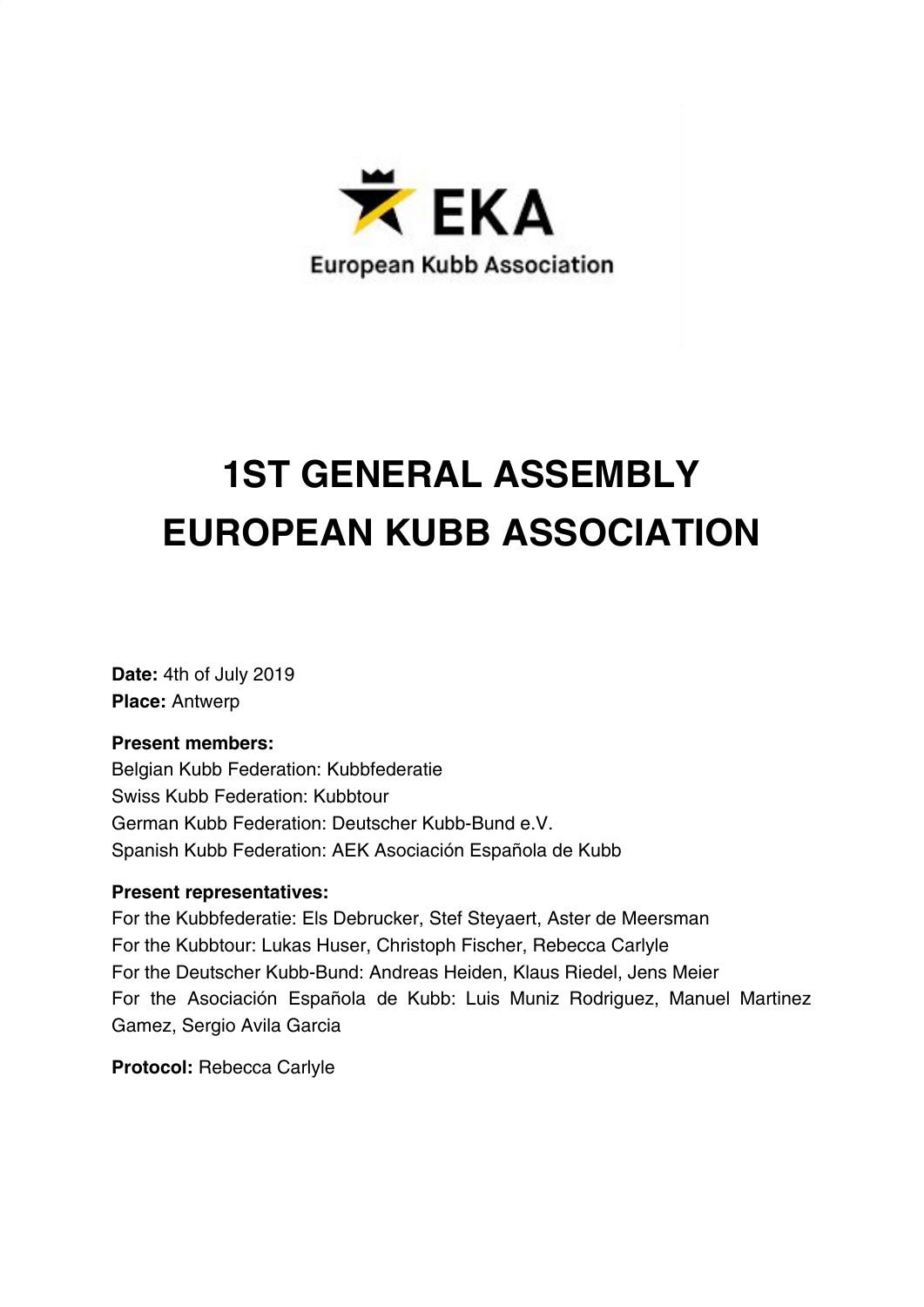

## **Agenda items:**

- 1. Welcome speech
- 2. Members
- 3. Election of the protocolist and vote counter
- 4. Minutes of the founding meeting of the EKA
- 5. Annual review by the president
- 6. Finances
	- 6.1. Financial Statement 2018
	- 6.2. Budget 2019
- 7. Statutes of the EKA
- 8. European Kubb Championships (EKC)
	- 8.1. Review EKC 2018 Baden
	- 8.2. Preview EKC 2019 Antwerp
	- 8.3. Applying for the hosting of the EKC 2020
	- 8.4. Possible changes to the tournament concept of the EKC
- 9. Petitions for changes to the official ruleset of the EKA
- 10. Further topics of the association members
- 11. Election of the board members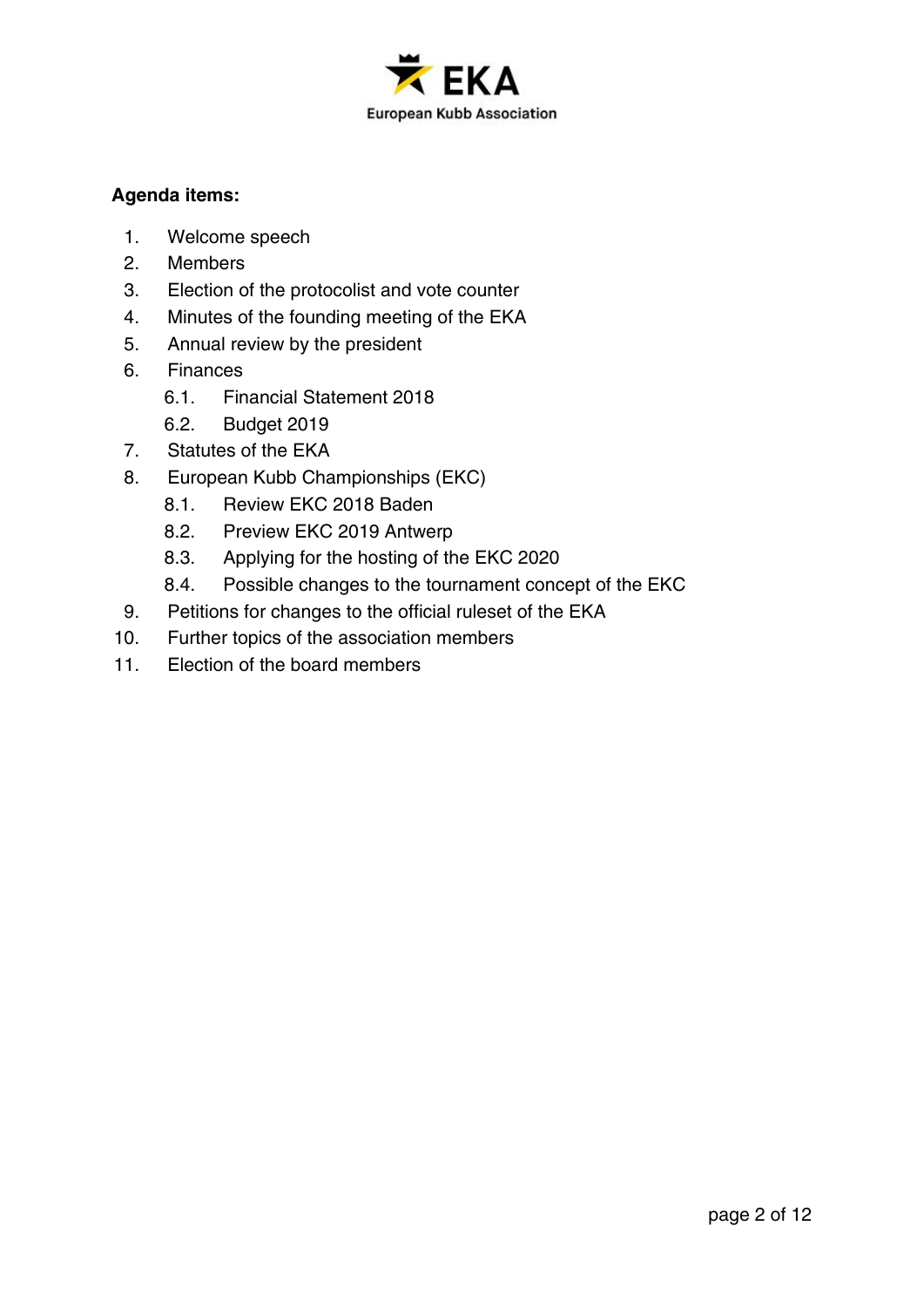

## **1. WELCOME SPEECH**

Welcome speech by president Christoph Fischer. Six nations are present. Listeners from Germany, Czech Republic and France.

## **2. MEMBERS**

Admission and confirmation of new members by the existing members of the association.

Only with a national federation you can become a member of the EKA. Spain has a national federation and is the first new member which is approved. The existing members approve the Spanish Kubb Federation AEK Asociación Española de Kubb as the fourth member of the EKA.

# **3. ELECTION OF THE PROTOCOLIST AND VOTE COUNTER**

Rebecca writes the protocol.

Lukas is the vote counter.

## **4. MINUTES OF THE FOUNDING MEETING OF THE EKA**

Approval of the minutes of last year's founding meeting by the members.

The minutes of the founding meeting and the minutes of the general assembly will be sent to the members.

## **5. ANNUAL REVIEW BY THE PRESIDENT**

First talks took place in 2015/16 by different people of the EKA. Whatsapp groups and Skype talks followed. The official founding was in December 2018. The ideas and concepts became more concrete and the first EKC took place in 2018 in Switzerland.

Switzerland took the responsibility and made a first step with last year's tournament.

Today is the first day all the EKA members meet in person.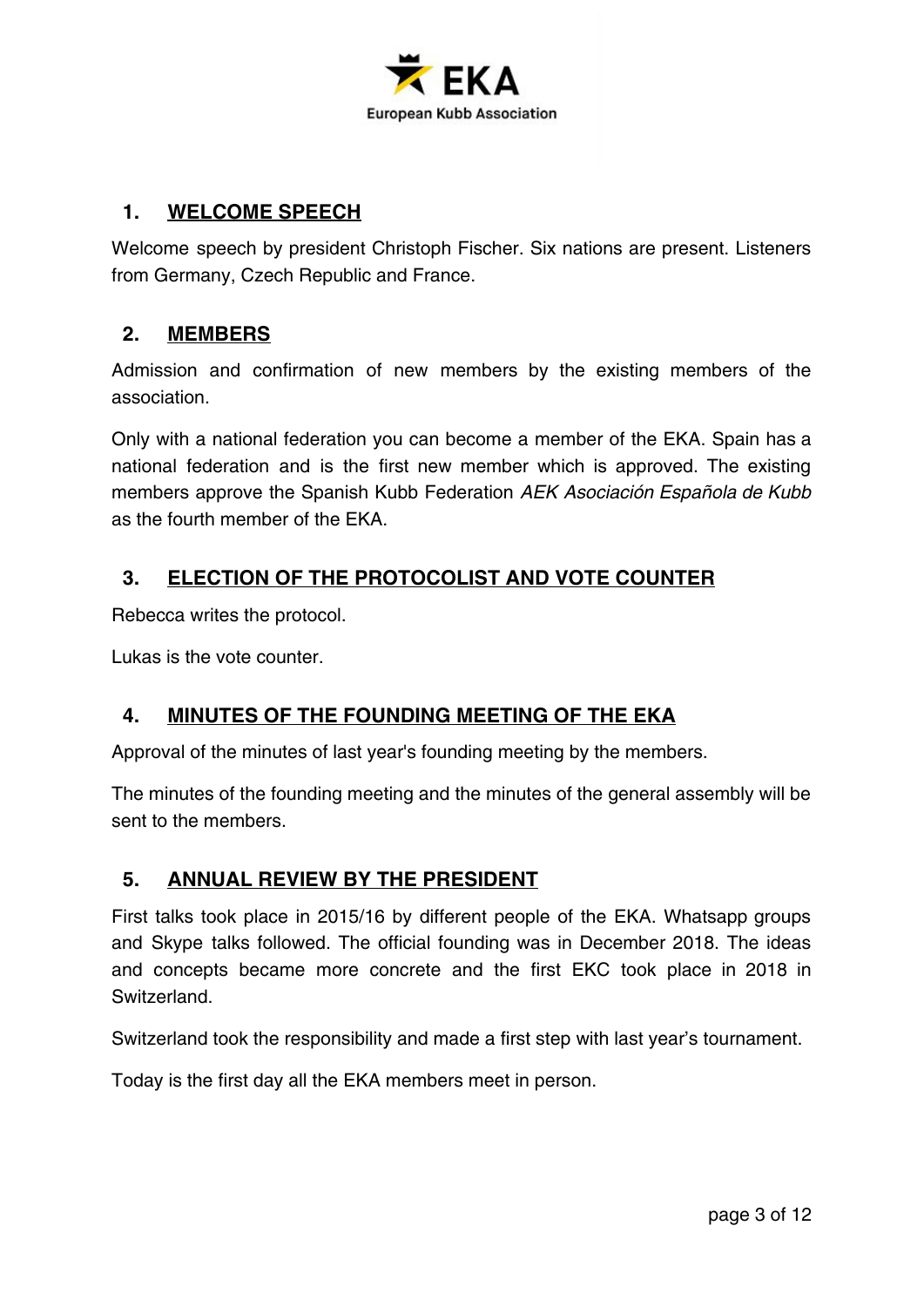

## **6. FINANCES**

## **6.1. FINANCIAL STATEMENT 2018**

No member fees for associations. Agreement is that the organisation committee of the hosting country pays 1 Euro per team in the 3vs3 and the Freshmans Cup.

No real bank account at the moment. Will be opened this year by Lukas.

Last year's expenses were for the website / domains. Income are the fees of the EKC 18.

In 2018 the net result is a plus of 80 Euros.

 $\rightarrow$  Approvement of the financial statement of 2018 : all in favor (12 delegates from 4 member associations)

## **6.2. BUDGET 2019**

This year's budget includes the website / domains, bank account and the name plates for the EKC trophies.

Income are the fees of the EKC 19.

There should be a plus of 17 Euros at the end of the year.

 $\rightarrow$  Approvement of the budget of 2019: all in favor

## **7. STATUTES OF THE EKA**

# **7.1. CLARIFICATION OF THE STATUTES REGARDING WHO IS ALLOWED TO PROPOSE AGENDA ITEMS FOR THE GENERAL ASSEMBLY**

Current formulation: Member Associations have the right to draw up proposals for inclusion in the agenda of the general assembly.

Proposal by the EKA Executive Board: Add the following phrase to the statutes, Chapter 9 - General Assembly:

Delegates of the member associations have the right to draw up proposals for inclusion in the agenda of the general assembly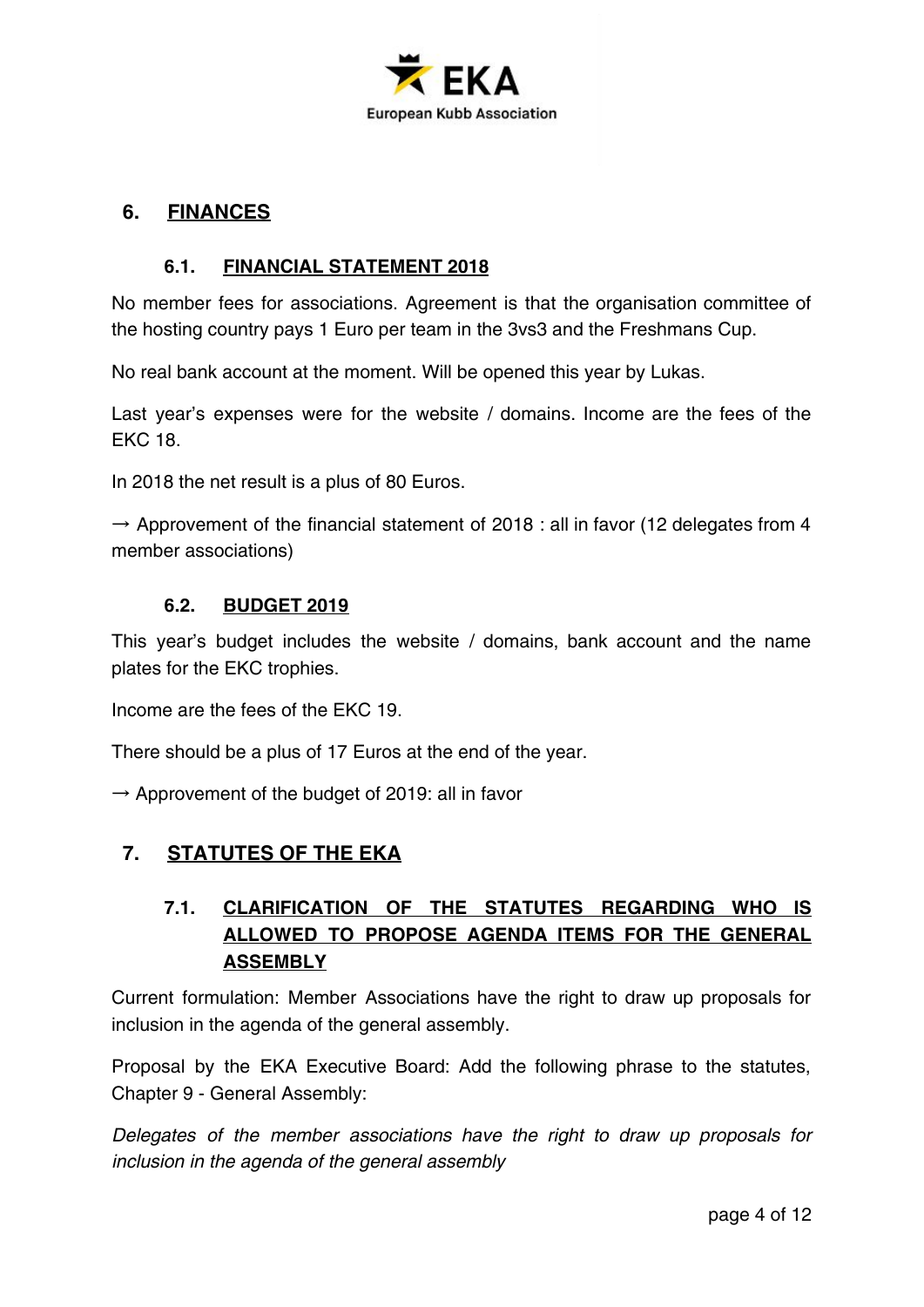

This allows each delegate of a national association to put in agenda items on its own.

Voted: all in favor

## **8. EUROPEAN KUBB CHAMPIONSHIPS (EKC)**

#### **8.1. REVIEW EKC 2018 BADEN**

About 100 teams in the 3vs3 and FMC. 140 players in the single tournament. The outcome was good. 8 nations were present.

## **8.2. OUTLOOK EKC 2019 ANTWERPEN**

Changes compared to last year. Took into consideration the feedback from last year.

## **8.3. APPLYING FOR HOSTING OF THE EKC 2020**

By now, Germany has applied for the hosting of the EKC 2020. Other nations can apply for 2020 as well and / or the following years.

The EKA delegates vote on the host of next year's tournament.

Germany applies: all in favor

 $\rightarrow$  Next year's EKC will take place in Wismar, Germany.

## **8.4. POSSIBLE CHANGES TO THE TOURNAMENT CONCEPT OF THE EKC**

#### **8.4.1. PETITION FROM JENS MEIER (GER) - REGISTRATION LIMITS**

Request for a limit of the maximum number of players per country in 1vs1 and 3vs3. In the first phase of registration (4 weeks) there is a maximum limit of allowed registrations per country:

Hosting country: 25% / 30% / 35% All other countries: 5% / 10% / 15%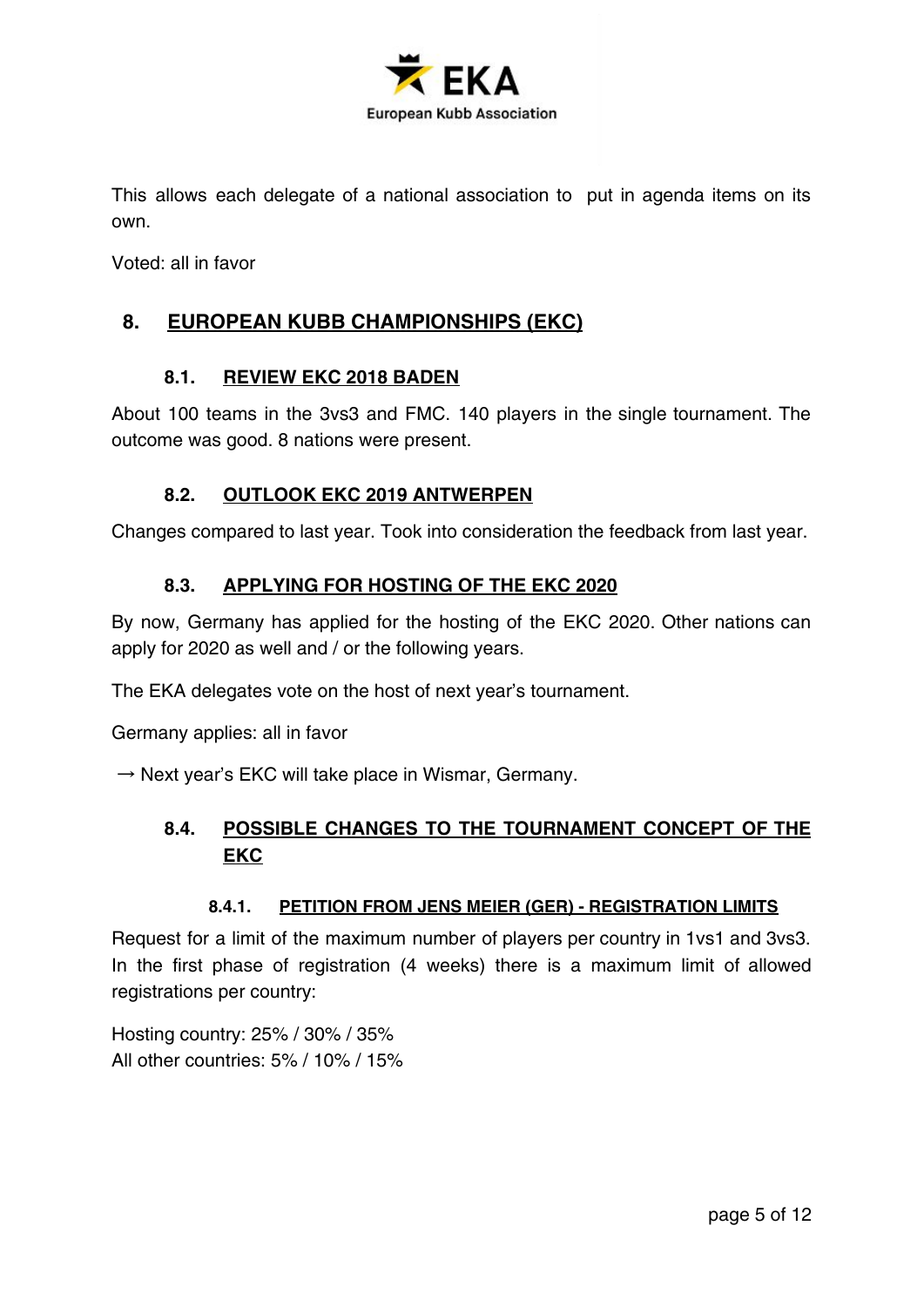

The national associations have the right to provide a list with registered players / teams of their country before the first phase of registration starts.

After this 4 weeks the limit exceeds.

Discussion:

This year, two hours after opening the registration it was booked out. Limit the possible registration especially of the hosting country and the other countries. This year it was 50 percent local players and 50 percent foreigners.

If the associations decide on the players it seems only the elite can take part.

If the association makes a list, the good representatives of each country can take part. Fun players won't be able to take part.

Country size should be taken into consideration.

Maybe just regulate the hosting country.

Maximum for each country could be set as well.

It has to be regulated since more nations may potentially join in the future.

Vote on the hosting country having 25% of the slots in the first 4 weeks.

- 5 votes in favor
- 3 votes against it
- 4 abstentions from voting

Vote on the hosting country having 30% of the slots in the first 4 weeks.

- 8 votes in favor
- 4 abstentions from voting

 $\rightarrow$  30 percent of the hosting country is approved.

Vote on the foreign players with 5 percent.

- 4 votes in favor
- 4 votes against it
- 4 abstentions from voting

Vote on the foreign players with 10 percent.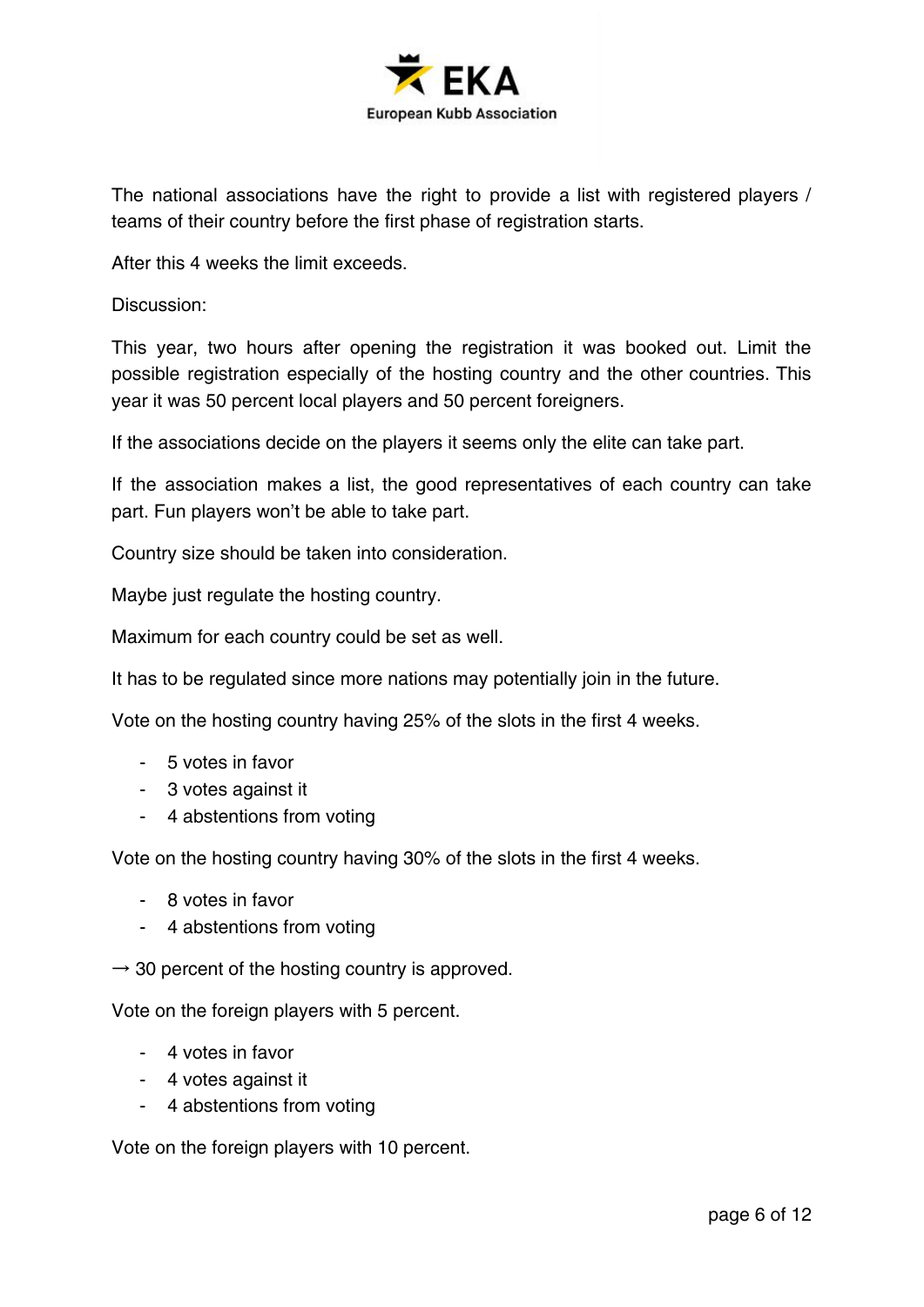

- 10 votes in favor
- 0 votes against it
- 2 abstentions from voting

 $\rightarrow$  10 percent for foreign countries are approved.

# **9. PETITIONS FOR CHANGES TO THE OFFICIAL RULESET OF THE EKA**

#### **9.1. PETITION FROM CHRISTOPH FISCHER - SURE SHOT**

Category: KING

Existing text from the rule set:

The king throw happens forwards (no sure shot). All remaining sticks can be used (no golden shot).

Newly proposed text for the rule set:

The king throw happens via sure shot, i.e. a shot between your legs with your back pointing at the king. All remaining sticks can be used (no golden shot).

Discussion:

The king throw at the end of the game should not be the easiest shot of all.

There are some teams or players who would or could not do the sure shot because of physical appearance.

Vote on the sure shot.

- 2 in favor
- 10 votes against it

 $\rightarrow$  Petition for the Sure Shot is denied and will not be changed in the rule set.

#### **9.2. PETITION FROM JENS MEIER (GER) - PENALTY KUBBS**

Category: THROWING IN AND SETTING UP KUBBS

Existing text from the rule set: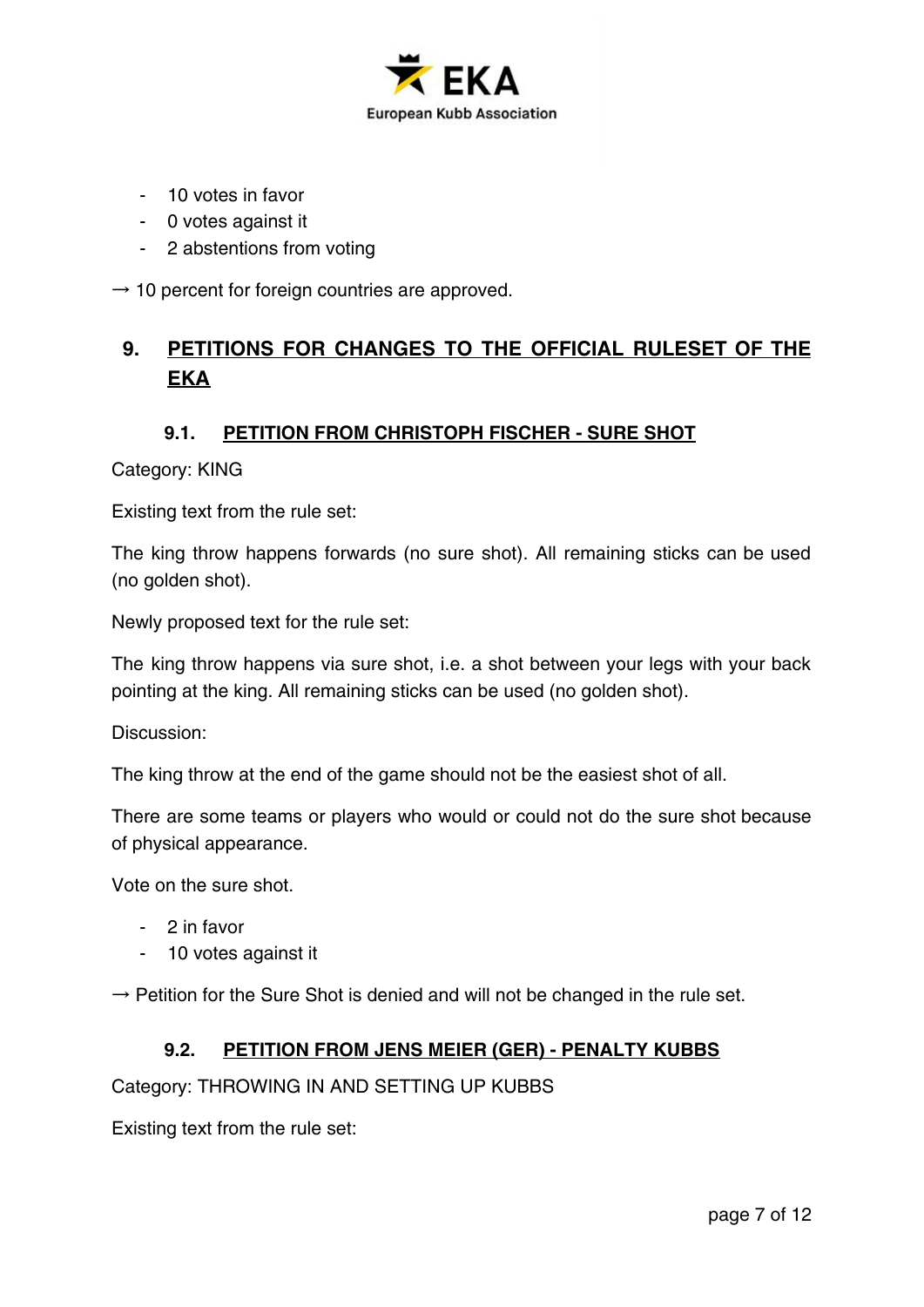

All kubbs, that cannot be set up correctly after the second round of throwing in, have to be set up anywhere in the opposing half of the pitch by the opposing team (penalty kubb)

Newly proposed text for the rule set:

All kubbs, that cannot be set up correctly after the second round of throwing in, have to be thrown in by the opposing team in the opposing half of the pitch. (penalty kubb)

Discussion:

You could throw the penalty kubb into the pile of already kasted in Kubbs.

Rules in countries were changed because of the rules of the EKC. This shows the success and the influence of the EKC.

Different rules in the World Championships and the EKC. Should be united.

Vote on penalty kubbs.

- 5 votes in favor
- 7 votes against it
- 0 abstentions from voting

 $\rightarrow$  Petition is denied and will not be added to the rule set.

## **9.3. PETITION FROM ALBERTO DIOMEDE (ITA) - INKASTING AT THE FMC**

Category: THROWING IN AND SETTING UP KUBBS

Existing text from the rule set:

The rotation system doesn't apply to the 6vs6EKC and the EKC Freshman's Cup: it doesn't matter, which player/s throws in the kubbs

Petition:

Petition to establish the rotating Inkasting rule, as it's played in the 3vs3 EKC, for the Freshman's Cup as well.

Discussion:

Inkasting in is an essential skill in Kubb.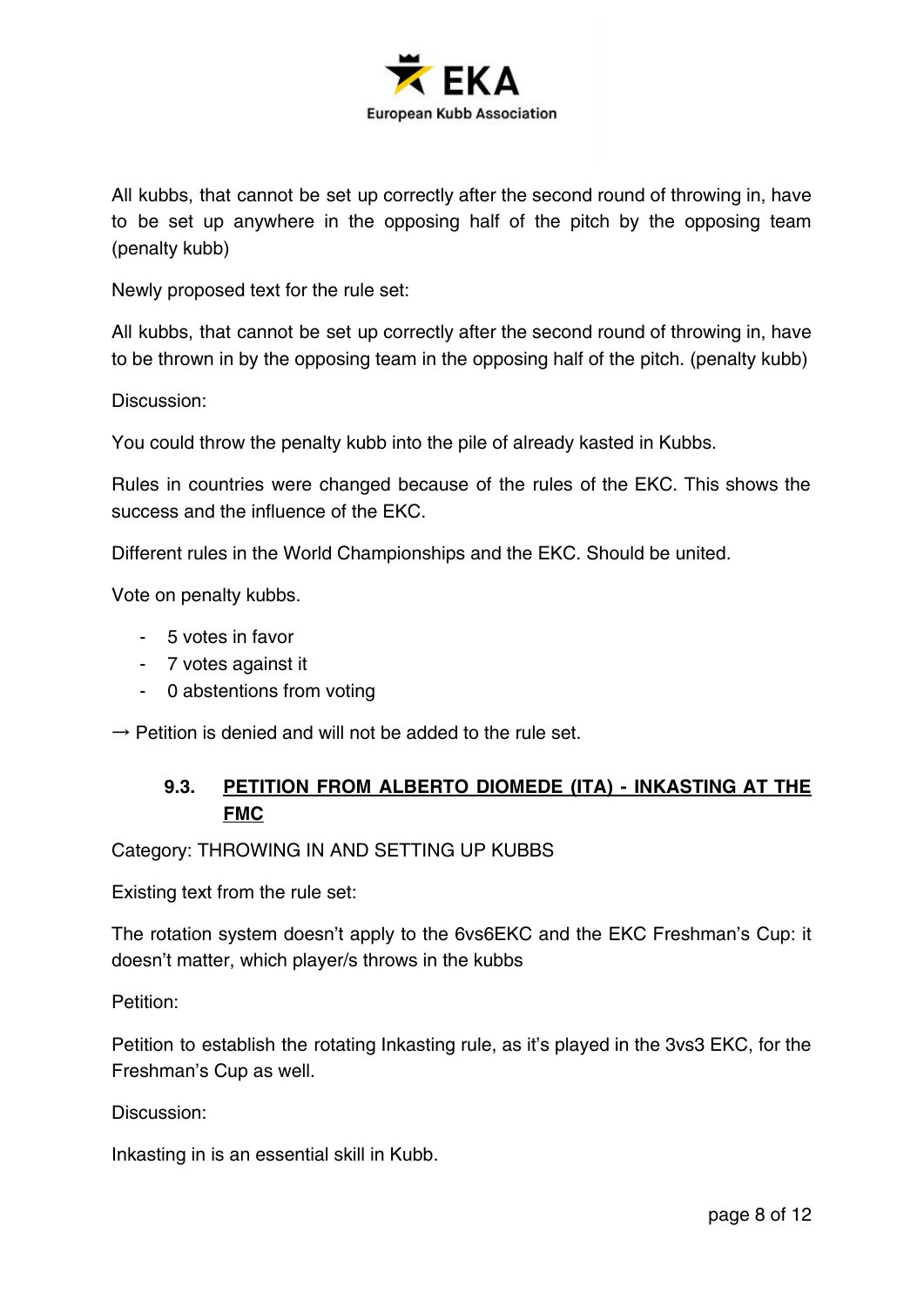

This rule was talked about before and was decided against it, because many teams would not attend the tournament because of that rule because it could destroy the fun for the weak teams.

Vote on a rotating system in the FMC.

- 1 votes in favor
- 11 votes against it
- 0 abstentions from voting

 $\rightarrow$  Petition is denied and will not be added to the rule set.

#### **9.4. PETITION FROM ALBERTO DIOMEDE (ITA) - INKASTING**

Category: THROWING IN AND SETTING UP KUBBS

Petition:

Within the end of each inkasting turn, no team player is entitled to inkast more than one kubb in excess than any of his teammates".

Discussion:

Kubbs are equally divided between the players of the team to be kasted in.

Vote on inkasting the Kubbs.

- 1 votes in favor
- 10 votes against it
- 1 abstentions from voting

 $\rightarrow$  Petition is denied and will not be added to the rule set.

## **9.5. PETITION FROM MANUEL MARTINEZ GAMEZ (ESP) - PREPARATION OF THE FIELD**

Category: PREPARATION

Existing text from the rule set:

5 kubbs ahead (in the field) of the baseline, touching the baseline and evenly distributed along the baseline.

Newly proposed text for the rule set: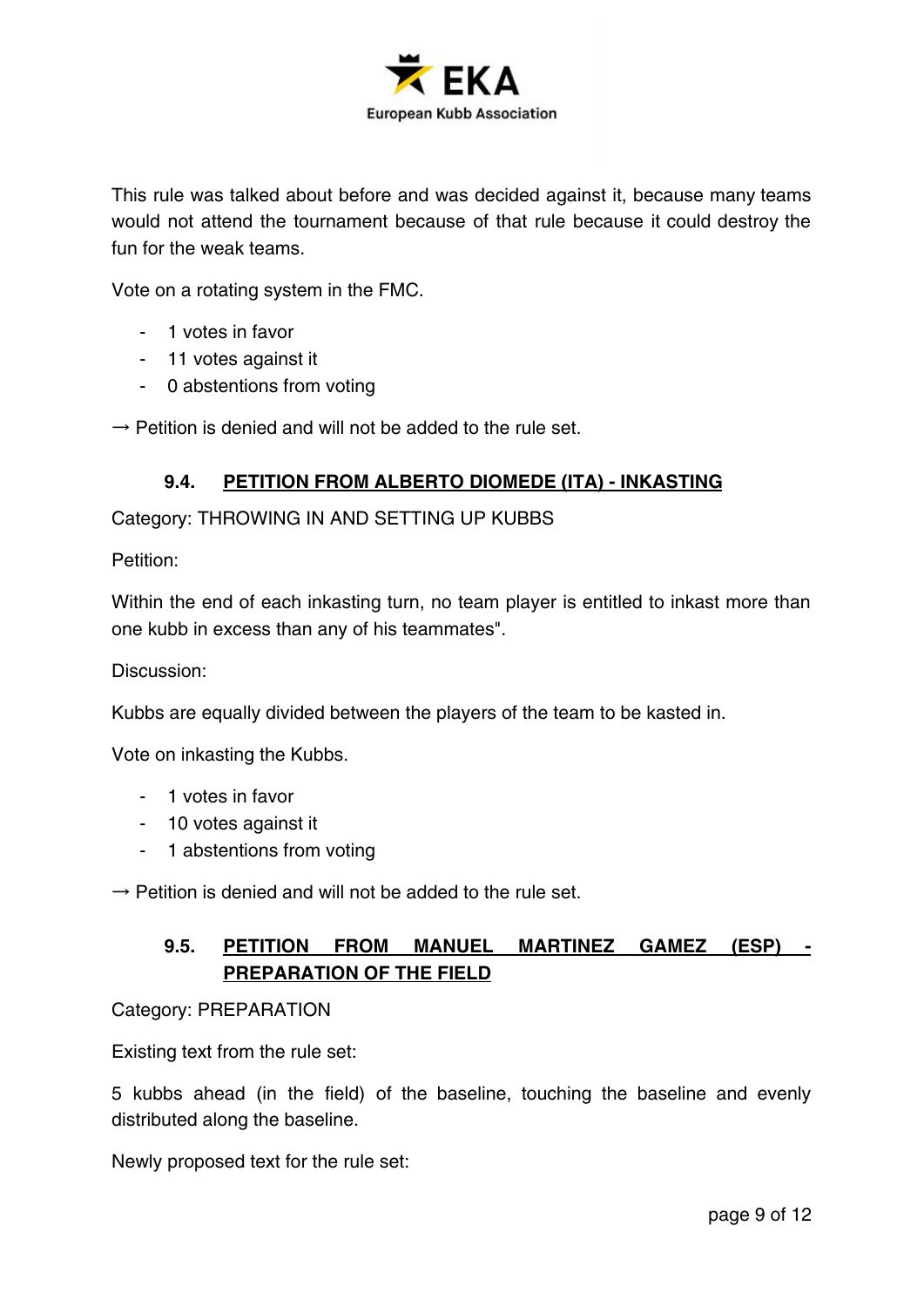

5 kubbs ahead (in the field) of the baseline, touching the baseline, 2 kubb at the distance of the length of one stick to the two stakes limits of the baseline and the other three distributed evenly.

Vote on placement of the Kubbs on the baseline.

- 7 votes in favor
- 2 votes against it
- 3 abstentions from voting

 $\rightarrow$  Petition is approved and will be added to the rule set.

## **9.6. PETITION FROM MANUEL MARTINEZ GAMEZ (ESP) - "HELICOPTER RULE"**

Tolerance limit of the EKA:

Angle of 30 degrees with respect to the vertical axis), each shot must be as straight as possible.

Newly proposed tolerance limit for throws:

Angle of 45 degrees with respect to the vertical axis), each shot must be as straight as possible.

Discussion:

Rules should be united and is used in Sweden at the World Championships.

45 and 90 degrees you can see when thrown. To see other degrees are not seen as good. It depends on the angle if you can see it or not.

Vote on the angle of throwing.

- 3 votes in favor
- 9 votes against it
- 0 abstentions from voting

 $\rightarrow$  Petition is denied and will not be added to the rule set.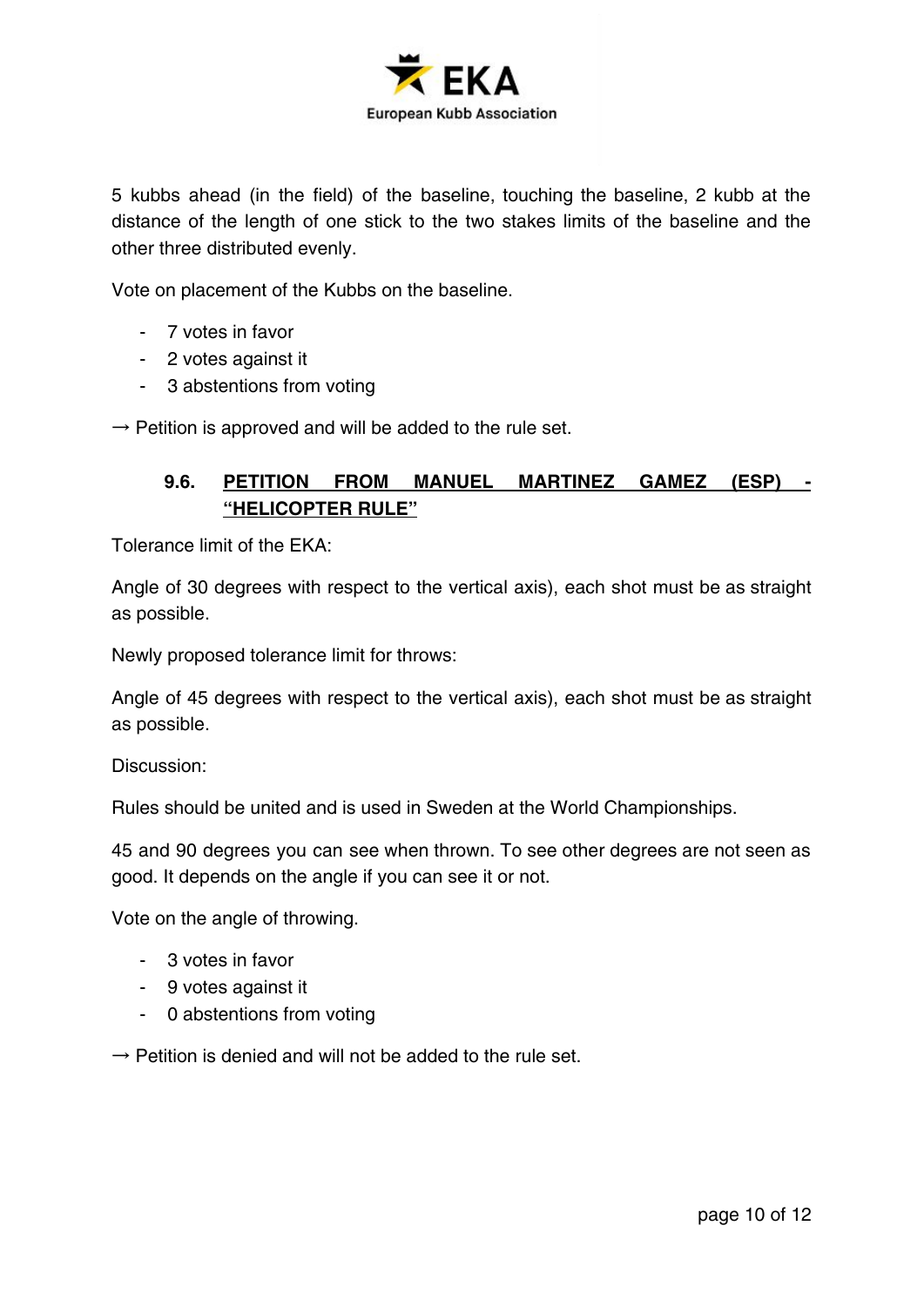

# **10. FURTHER TOPICS OF THE ASSOCIATION MEMBERS**

## **10.1. REQUEST FROM MANUEL MARTINEZ GAMEZ (ESP) - SUPPORT OF THE EKA FOR EUROPEAN CHAMPIONSHIPS IN SPAIN**

Request for the support of the EKA for the European Championship of Playing as a Family.

All the teams are consisting of families. If possible both genders and two generations should be part of a team. There is a family and a mixed tournament.

It is good advertisement and sounds more polished.

Probably no families from other countries would take part.

Vote on support of the EKA for the Family tournament.

- 4 votes in favor
- 6 votes against it
- 2 abstentions from voting

 $\rightarrow$  Request is denied.

## **10.2. REQUEST FROM MANUEL MARTINEZ GAMEZ (ESP) - DATE OF THE GENERAL ASSEMBLY OF THE EKA**

Existing rule for the date of the General Assembly: Last week of March each year.

Newly proposed rule for the date of the General Assembly:

The date of the General Assembly should always be paired to the date of the EKC (1-2 days before the 1vs1 EKC)

To have it some days before the tournament means that the rule changes would only apply for the next year. To have it at this time means that people are on site anyways. Bad timing for the hosting country.

Make it a weekend for the general assembly with kubb. There are always reasons why a member could not join.

Vote on the date of the general assembly.